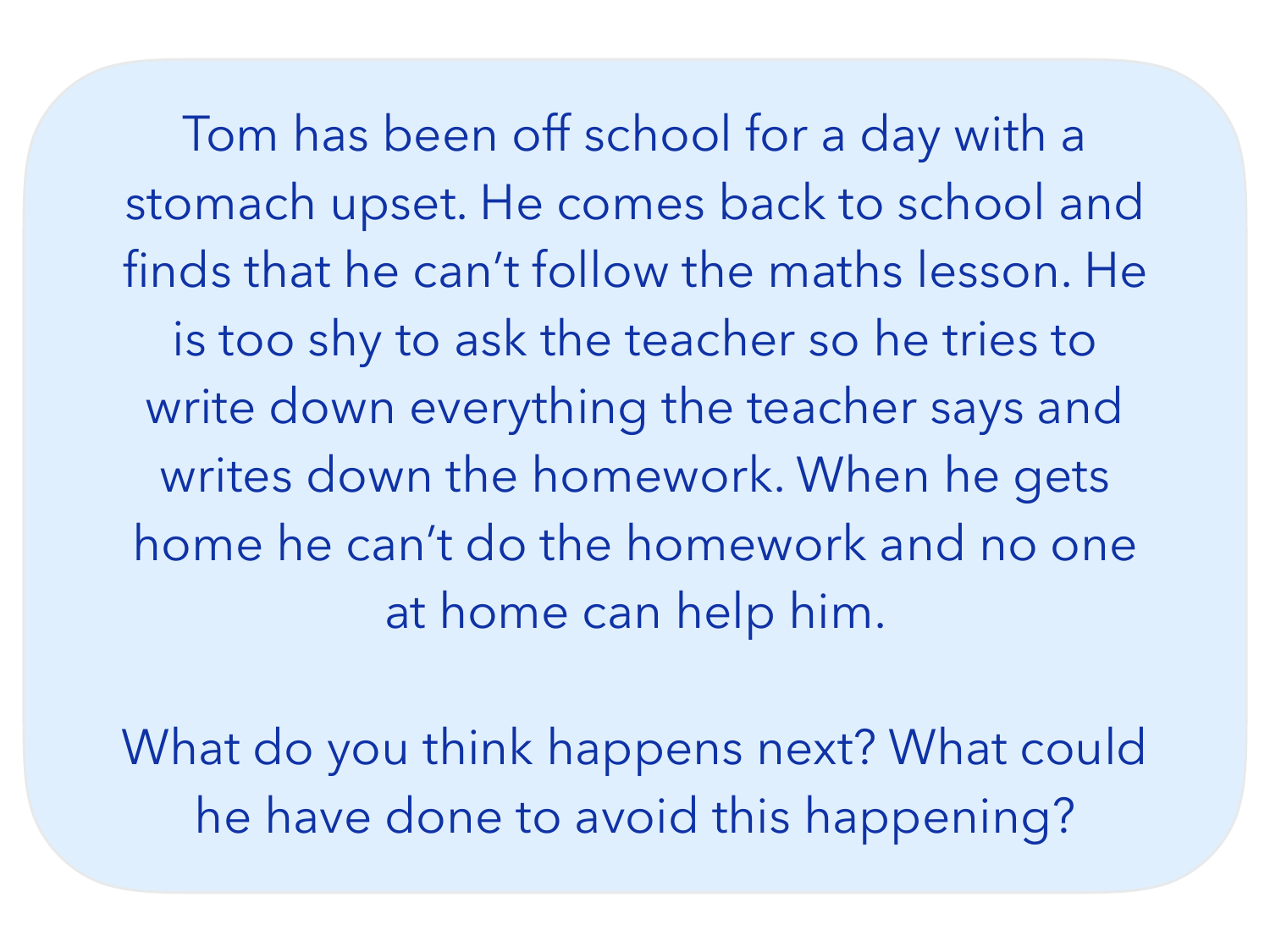Sarah finds that she has a lot of homework one evening and one of the pieces of work involves some research from the internet. She spends a long time on her work and she is happy with what she has done. The next morning when she arrives at school she finds that she has forgotten to do one of her other pieces of homework which needs to be handed in that morning.

*What do you think happens next? What could she have done to avoid this happening?*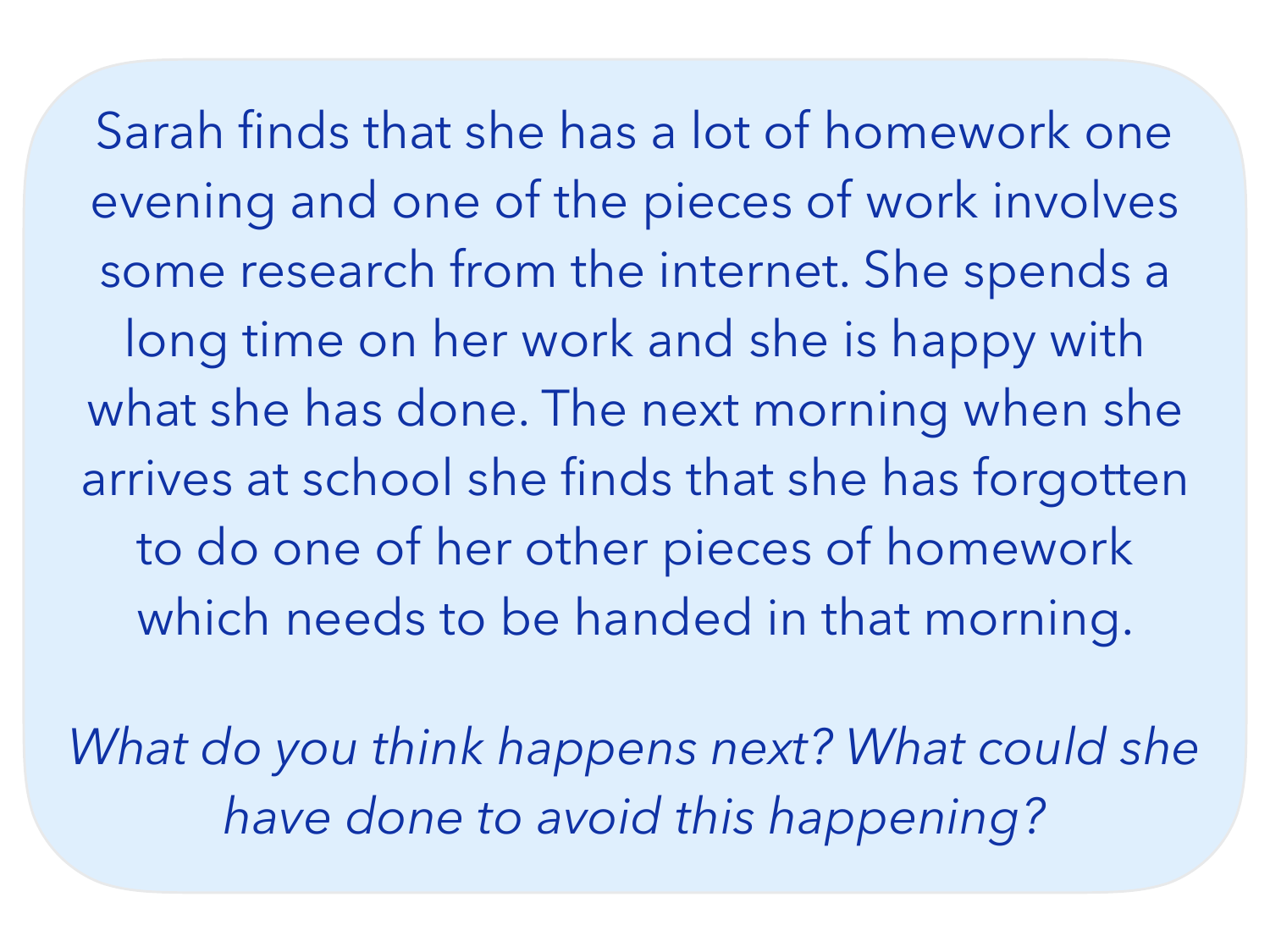It is the third day of term and the school is running normal lessons. Simon finds that he needs to go to the toilet between the French and history lessons. He has to ask someone in his class where the nearest toilet is and when he comes out his class has gone to history. He has left his timetable at home with the room numbers for the classes and he has no idea where to go.

*What do you think happens next? What could he have done to avoid this happening?*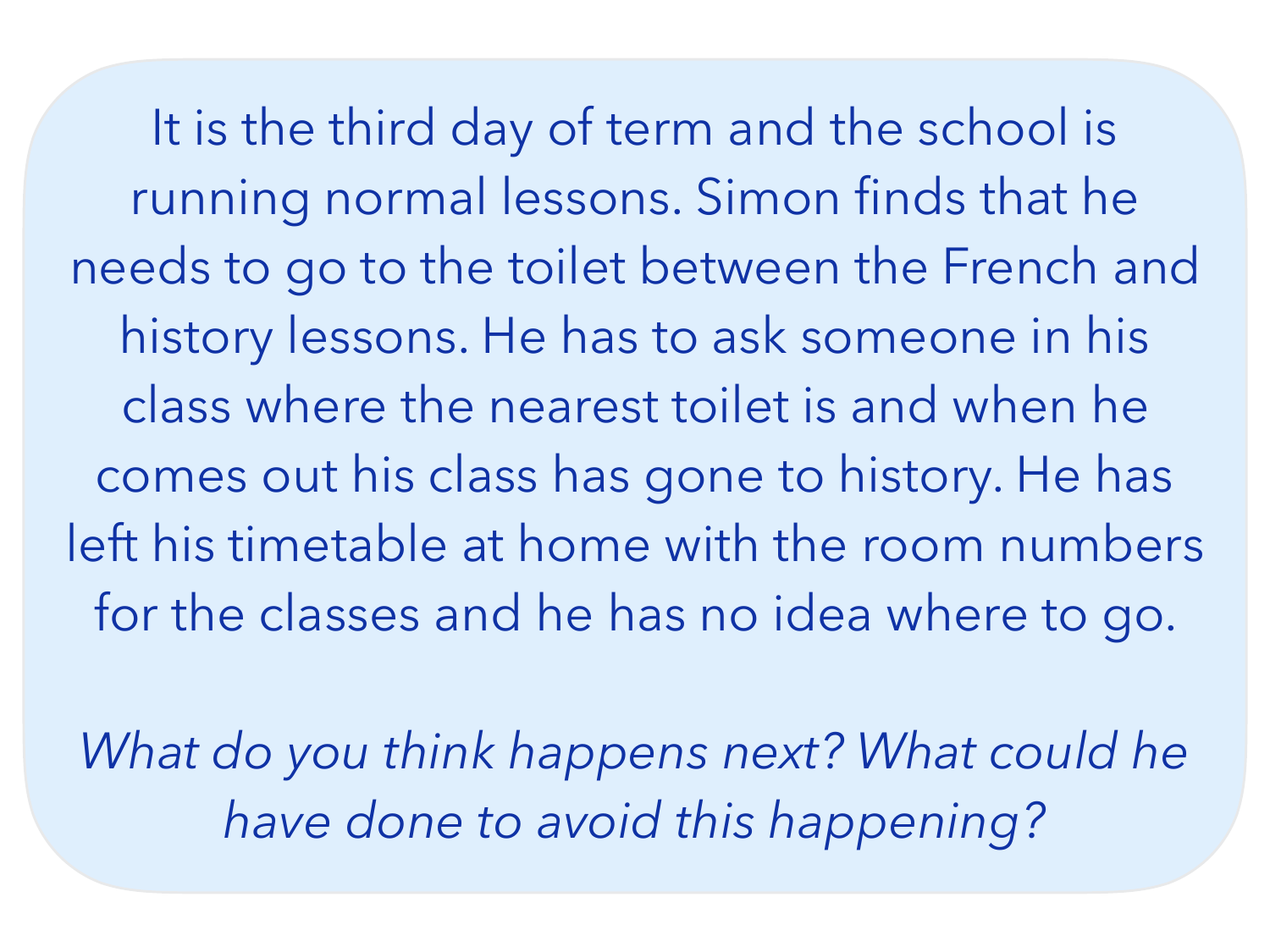Emma always finds it difficult to get up in the morning. One day it is raining heavily, she oversleeps and misses the bus. There is no one at home to take her to school so she just has to wait for the next bus. It is twenty minutes before the next bus comes so she arrives at school ten minutes late and her form has already gone into assembly.

*What do you think happens next? What could she have done to avoid this happening?*